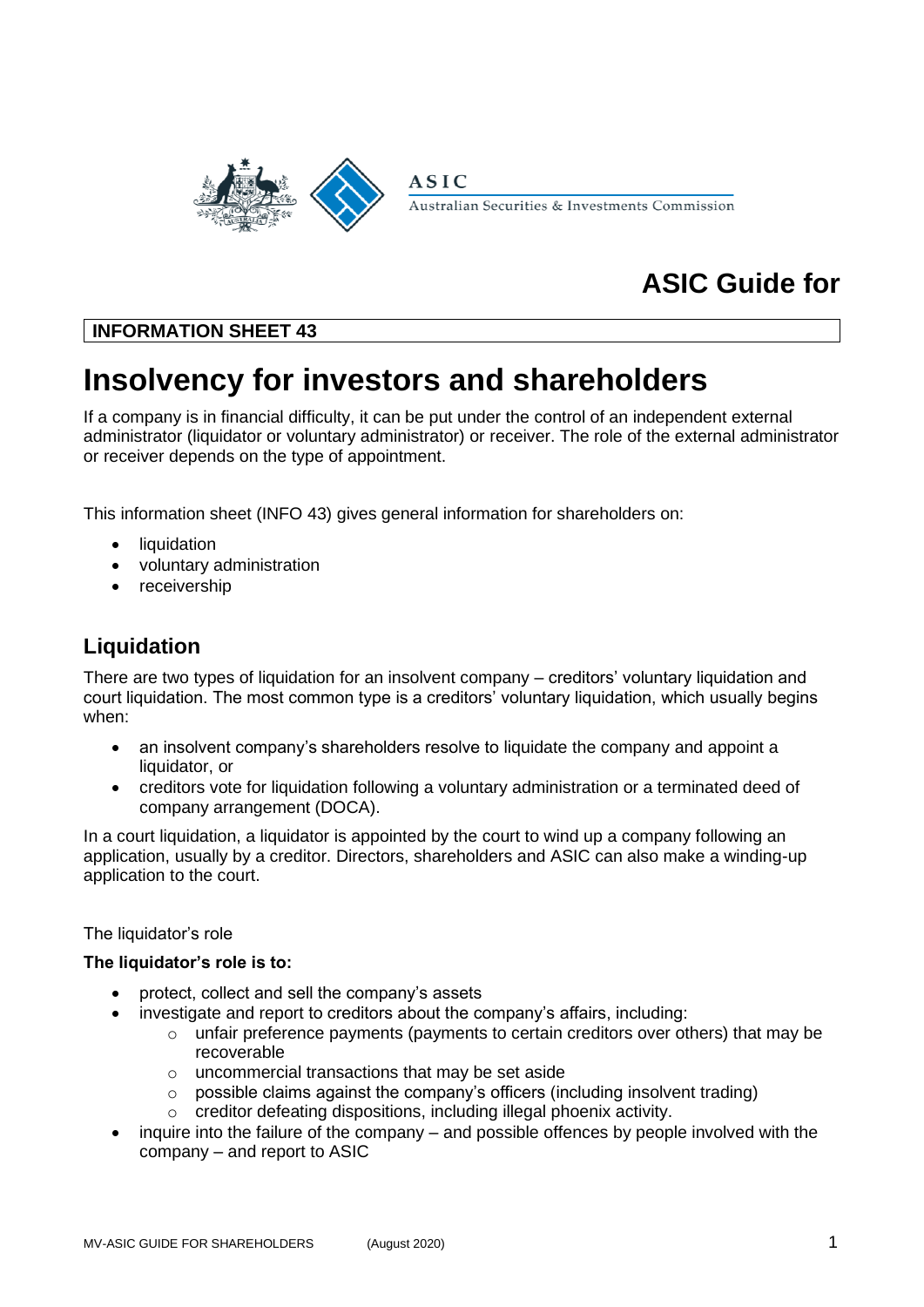• distribute money from the collection and sale of assets after payment of the costs of the liquidation, including the liquidator's fees (subject to the rights of any secured creditor) – first to priority creditors, including employees, and then to unsecured creditors.

Except for lodging documents and reports required under the Corporations Act 2001 (Corporations Act), a liquidator is not required to incur an expense for the winding up unless there are enough assets to pay their costs.

#### **The directors' role**

Directors cannot use their powers after a liquidator has been appointed. They must help the liquidator, including providing the company's books and records, and a report about the company's affairs.

# **Shareholders and liquidation**

The liquidator's main duty is to all the company's creditors. The shareholders will only get paid any return on their shares in an insolvent liquidation after all creditors get paid in full. If shareholders also have a claim as a creditor, then they may receive a payment as a creditor (separate from any return on shares).

#### **Reporting to shareholders**

An external administrator or receiver is not required to report to shareholders on the progress or outcome of the liquidation.

An external administrator (liquidator or voluntary administrator) must keep books that give a complete and correct record of the administration of the company's affairs – and shareholders are entitled to inspect these books at the external administrator's office. A managing controller (or receiver and manager) must also keep books that correctly record and explain all transactions entered into as managing controller – and allow shareholders to inspect these records.

Every year, on the anniversary of their appointment and at the end of the liquidation (or administration or receivership), the liquidator (or voluntary administrator or receiver) must lodge with ASIC a detailed list of receipts and payments (i.e. an annual administration return). A copy of these returns can be found on ASIC Connect.

#### **Transfer or alteration of shares**

A transfer of shares in a company or alteration of status of shareholders during liquidation (or voluntary administration or receivership) will not be effective unless the liquidator (or voluntary administrator or receiver) gives written consent or the court permits. The liquidator (or voluntary administrator or receiver) or court will need to be satisfied the transfer of shares, or the alteration in the status of shareholders, is in the best interest of the company's creditors and does not breach the rights of shareholders under the Corporations Act.

When giving written consent to a transfer of shares in a company or alteration of status of shareholders, the liquidator (or voluntary administrator or receiver) can impose conditions that must be satisfied before the transfer or alteration is effective. For share transfers, the affected shareholder, prospective shareholder or creditor may apply to the court to set aside any or all these conditions.

Similarly, a shareholder or a creditor may apply to the court to set aside any or all conditions that must be satisfied for an alteration in the status of shareholders to have effect. A shareholder or creditor may also apply to the court to authorise an alteration in the status of shareholders if the liquidator (or voluntary administrator or receiver) refuses the alteration.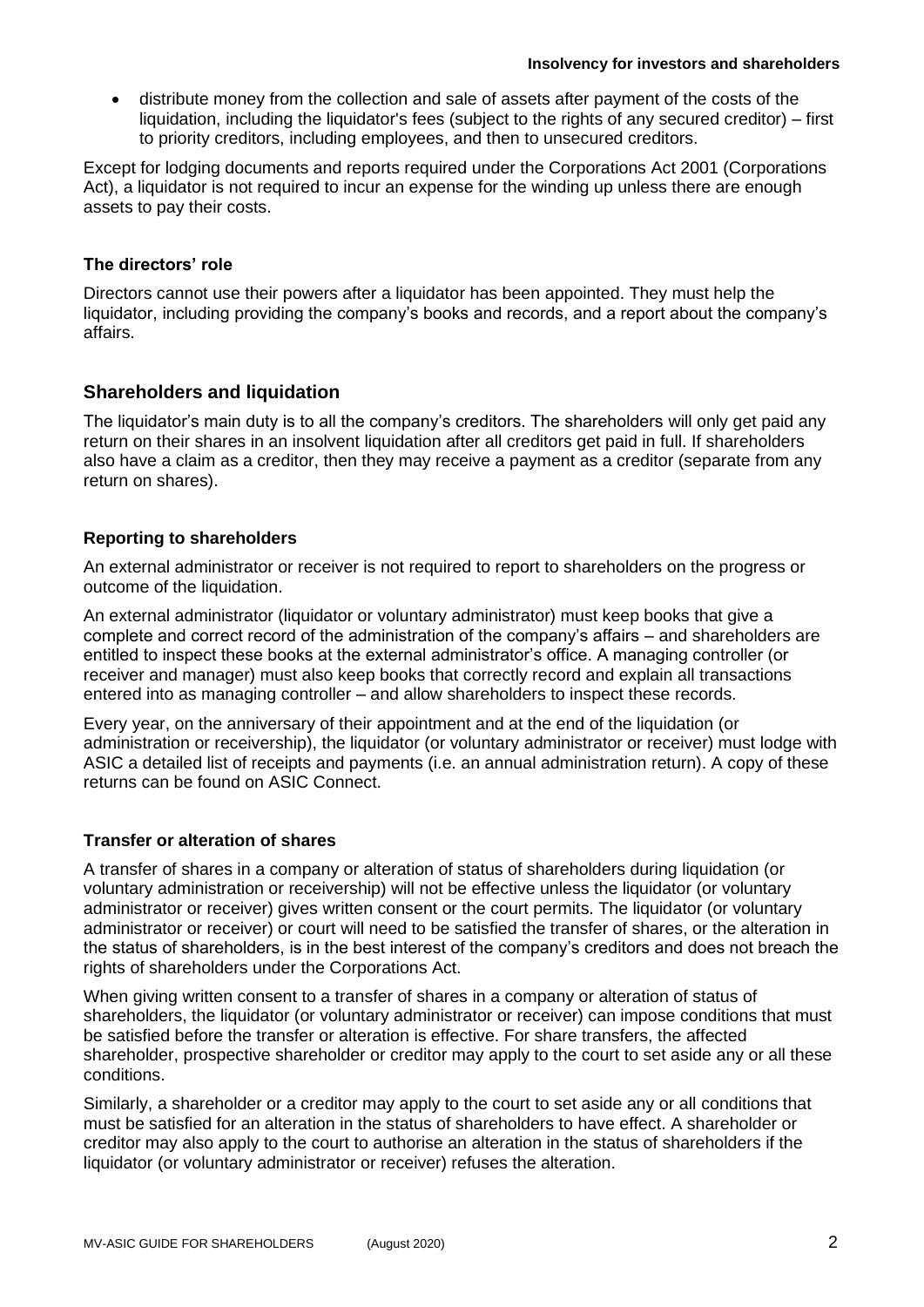A liquidator can call on the holders of any unpaid or partly paid shares in the company to pay the amount outstanding on those shares to the company.

If a liquidator makes a written declaration that they have reasonable grounds to believe there is no likelihood shareholders will receive any further distribution in the winding up, shareholders can realise a capital loss. To realise a loss, the shares in the company must have been purchased on or after 20 September 1985. If no such declaration is made by a liquidator, the deregistration of a company at the end of a liquidation also enables realisation of any capital loss.

### **Financial reporting and annual general meeting (AGM) requirements**

The Corporations Act imposes financial reporting obligations on listed and very large companies. These obligations do not apply if the company is in liquidation. Companies in liquidation that are also AFS licensees may only rely on our relief from the financial reporting and AFS licensee reporting obligations if they have cancelled and do not hold an AFS license on the date they would be required to lodge the relevant report with ASIC. For more information, see ASIC Corporations (Externally-Administered Bodies) Instrument 2015/251.

Public companies in liquidation do not need to hold AGMs.

# **Voluntary administration**

Voluntary administration is designed to resolve a company's future direction quickly. An independent registered liquidator (the voluntary administrator) takes full control of the company to try save the company or the company's business.

The voluntary administrator aims to administer the company's affairs to obtain a better return to creditors than if the company had been placed straight into liquidation. A better return may be achieved through a DOCA which is generally proposed by the directors or other third-parties, usually in consultation with the voluntary administrator.

# **The voluntary administrator's role**

After taking control of the company, the voluntary administrator investigates and reports to creditors about the company's business, property, affairs and financial circumstances. They also report on the three options available to creditors:

- end the voluntary administration and return the company to the directors' control
- approve a DOCA through which the company will pay all or part of its debts and then be free of those debts
- wind up the company and appoint a liquidator.

The voluntary administrator must give an opinion on each option, including an opinion on any DOCA proposal and recommend which option is in the best interests of creditors.

The voluntary administrator has all the powers of the company and its directors, including the power to sell or close the company's business or sell individual assets in the lead up to the creditors' decision on the company's future.

The voluntary administrator is also responsible for reporting possible offences committed by people involved with the company to ASIC.

If a DOCA proposal is approved, the voluntary administrator will usually become the deed administrator and oversee its operation.

#### **The directors' role**

Directors cannot use their powers while the company is in voluntary administration. They must help the voluntary administrator by providing the company's books and records and completing ASIC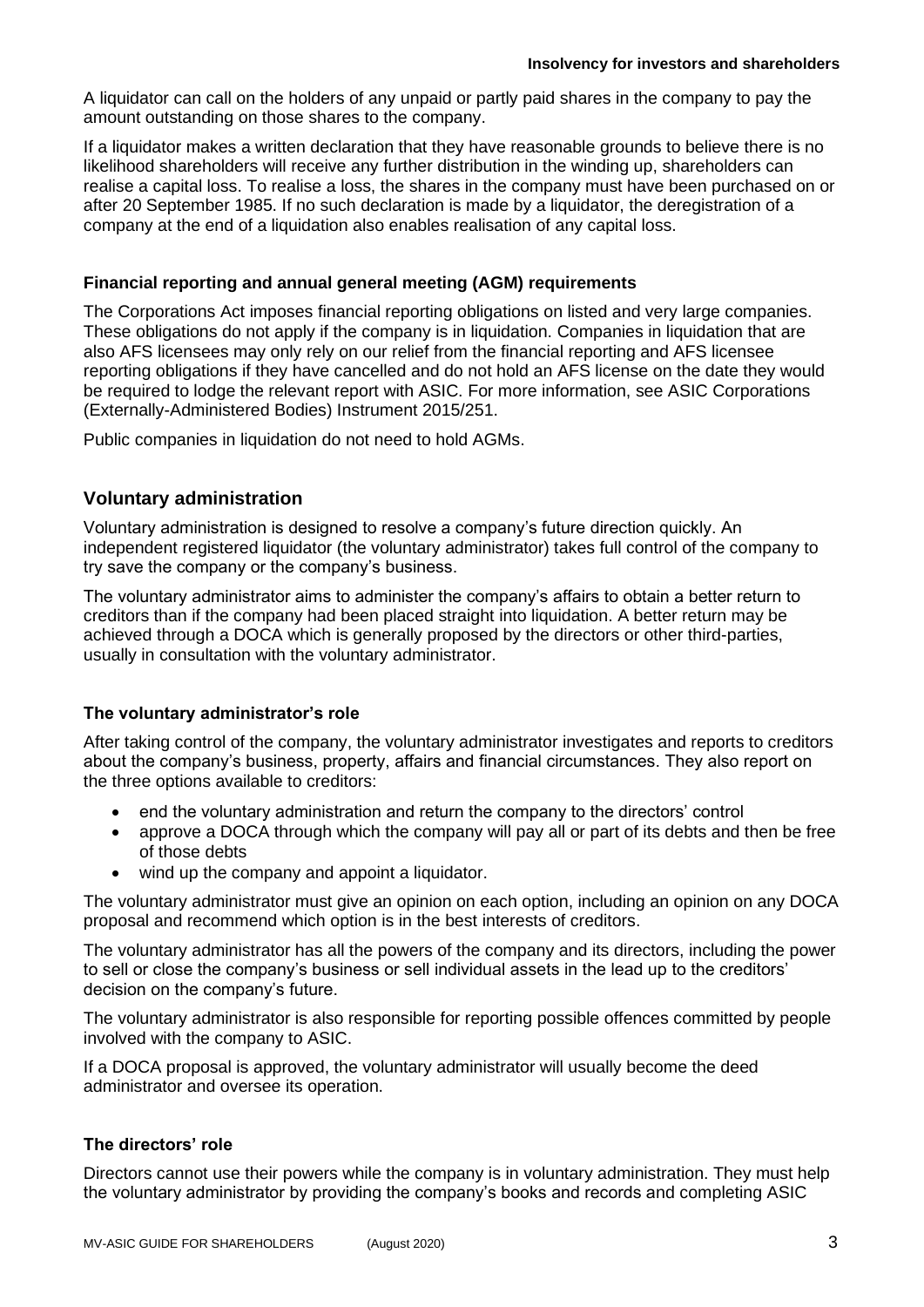form Report on Company Activities and Property (ROCAP) – as well as any further information about these that the voluntary administrator reasonably requires.

If the company goes from voluntary administration into a DOCA, the directors' powers depend on the DOCA's terms. When the DOCA is completed, the directors regain full control of the company, unless the DOCA provides for the company to go into liquidation on completion.

If the DOCA is not completed and the company goes into liquidation, the directors cannot use their powers.

# **Shareholders and voluntary administration**

#### **Reporting to shareholders**

Shareholders do not get to vote on the future of the company. A voluntary administrator (or receiver) is not required to report to shareholders on the progress or outcome of the voluntary administration.

# **Transfer or alteration of shares**

Shareholders are bound by a DOCA approved by creditors. The deed administrator may transfer shares in the company with the written consent of the shareholder or with the court's permission. A shareholder, a creditor, ASIC or any other interested person can oppose a court application to approve a share transfer.

# **Financial reporting and annual general meeting (AGM) requirements**

While subject to voluntary administration or under a DOCA (or in receivership), listed and very large companies must still comply with their statutory financial reporting obligations.

ASIC provides relief so that a company in voluntary administration (or receivership) automatically has a six-month extension of time for lodging financial reports that are due when the administrator (or receiver and manager) is appointed or will become due in the six-month period after the appointment. The automatic relief applies even if the company enters a DOCA during the six-month period after the voluntary administrator's appointment. If a voluntary administrator is appointed before a receiver and manager is appointed, then our automatic deferral relief will apply from the date the voluntary administrator is appointed.

To get the benefit of this automatic deferral relief, the voluntary administrator (or receiver and manager) must have arrangements during the deferral period to answer, free of charge, reasonable questions from shareholders about the administration (or receivership). At the end of this deferral period, if the company remains in voluntary administration or under a DOCA (or in receivership), the company may apply to ASIC for further deferral relief.

A public company in voluntary administration (or receivership) may also apply for an extension of time to hold an AGM. A public company under a DOCA may also apply for an extension of time to hold an AGM in certain circumstances.

Listed companies should also inform the relevant securities exchange if the company relies on automatic relief or is granted further relief or an extension of time to hold an AGM. This information should also be available on the company's website and the voluntary administrator's (or receiver and manager's) website.

For more information on ASIC's automatic relief or applying for other relief, see Regulatory Guide 174 Relief for externally administered companies and registered schemes being wound up (RG 174 [https://asic.gov.au/regulatory-resources/find-a-document/regulatory-guides/rg-174-relief-for](https://asic.gov.au/regulatory-resources/find-a-document/regulatory-guides/rg-174-relief-for-externally-administered-companies-and-registered-schemes-being-wound-up/)[externally-administered-companies-and-registered-schemes-being-wound-up/](https://asic.gov.au/regulatory-resources/find-a-document/regulatory-guides/rg-174-relief-for-externally-administered-companies-and-registered-schemes-being-wound-up/) ).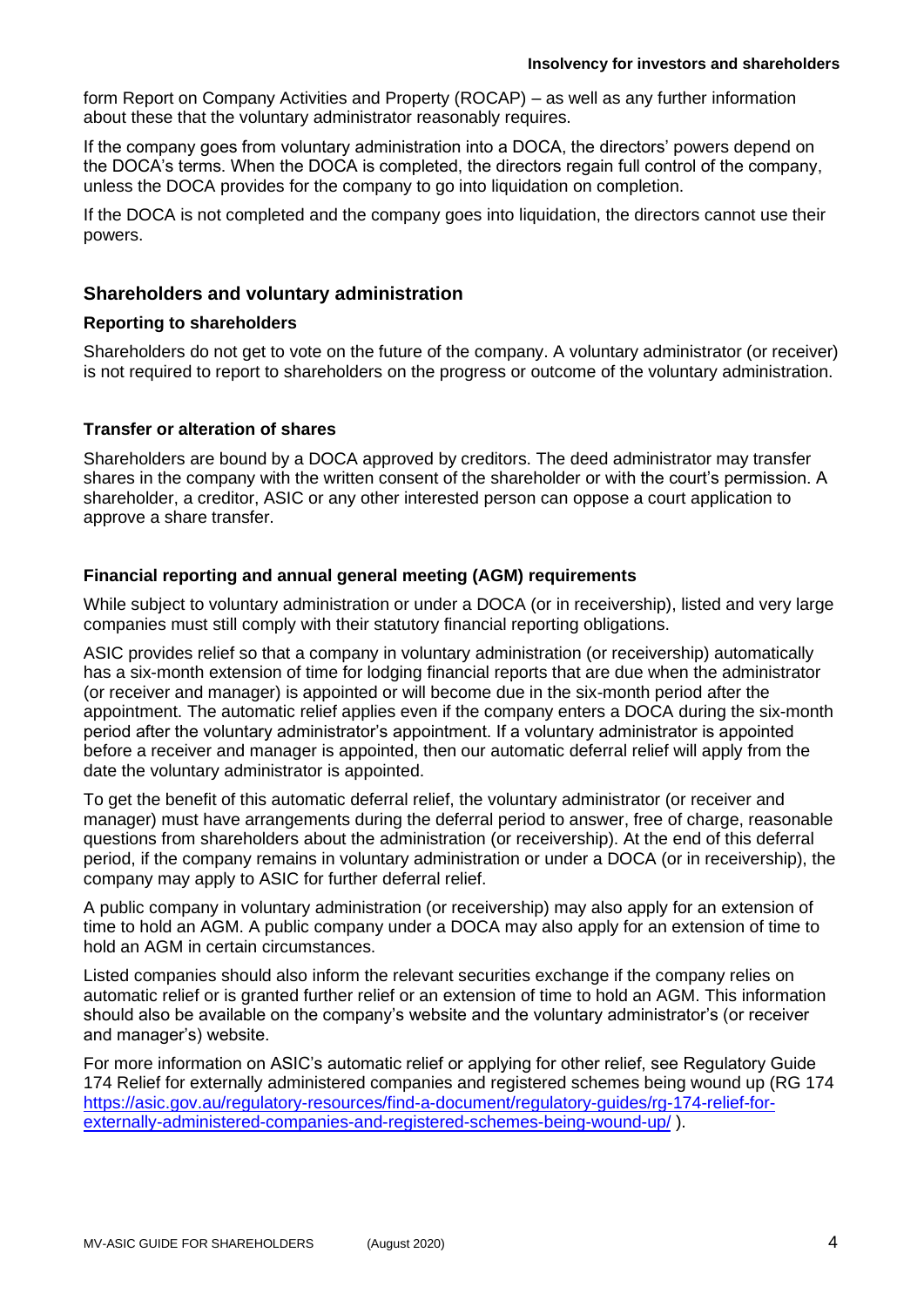# **Receivership**

A company goes into receivership when an independent registered liquidator (the receiver) is appointed by a secured creditor or by the court to take control of some or all the company's assets.

Court receiverships and controllerships are not covered in this information sheet.

A secured creditor is someone who holds a security interest, such as a mortgage, in some or all the company's assets, to secure a debt owed by the company. Lenders usually require a security interest in company assets when they provide a loan.

Security interests over personal property other than land are registered on the Personal Property Securities Register (PPSR) if the creditor wants to ensure their security interest is enforceable and given priority in an insolvency. You can search the PPSR to find out if anyone holds a security interest (other than a mortgage over land) in the company's assets.

The powers of the receiver are set out in the security agreement between the company and the secured creditor, the appointment documentation and the Corporations Act.

Under the terms of appointment, if a receiver has the power to manage the company's affairs, they are known as a receiver and manager or a managing controller.

#### **The receiver's role**

Generally, the receiver's role is:

- to collect and sell enough of the secured assets to repay the debt owed to the secured creditor
- if they have been appointed under a non-circulating security interest (e.g. over land, plant or equipment), to pay the money collected:
	- o first, to the secured creditor
	- $\circ$  second, to the company or an external administrator (if appointed) if there are any funds left over
- if they have been appointed under a circulating security interest (e.g. over cash, debtors or stock), to pay the money collected:
	- o first, to priority creditors (including certain employee entitlements)
	- o second, to the secured creditor
	- $\circ$  third, to the company or an external administrator (if appointed) if there are funds left over
- to report to ASIC any possible offences or irregular matters.

The receiver is usually paid from the money collected during the receivership.

#### **The directors' role**

Receivership does not affect the legal existence of the company. The directors continue to hold office, but their powers depend on the powers of the receiver and the extent of the assets over which the receiver is appointed. Control of the secured assets, including the company's business, is taken away from the directors.

Directors must provide the receiver with a ROCAP and must allow the receiver access to books and records relating to the charged property.

#### **Shareholders and receivership**

The receiver's main duty is to the company's secured creditor. The duty owed to unsecured creditors and shareholders is an obligation to take reasonable care to sell the secured assets for not less than its market value or, if there is no market value, the best price reasonably obtainable. A receiver also has the same general duties as a company director.